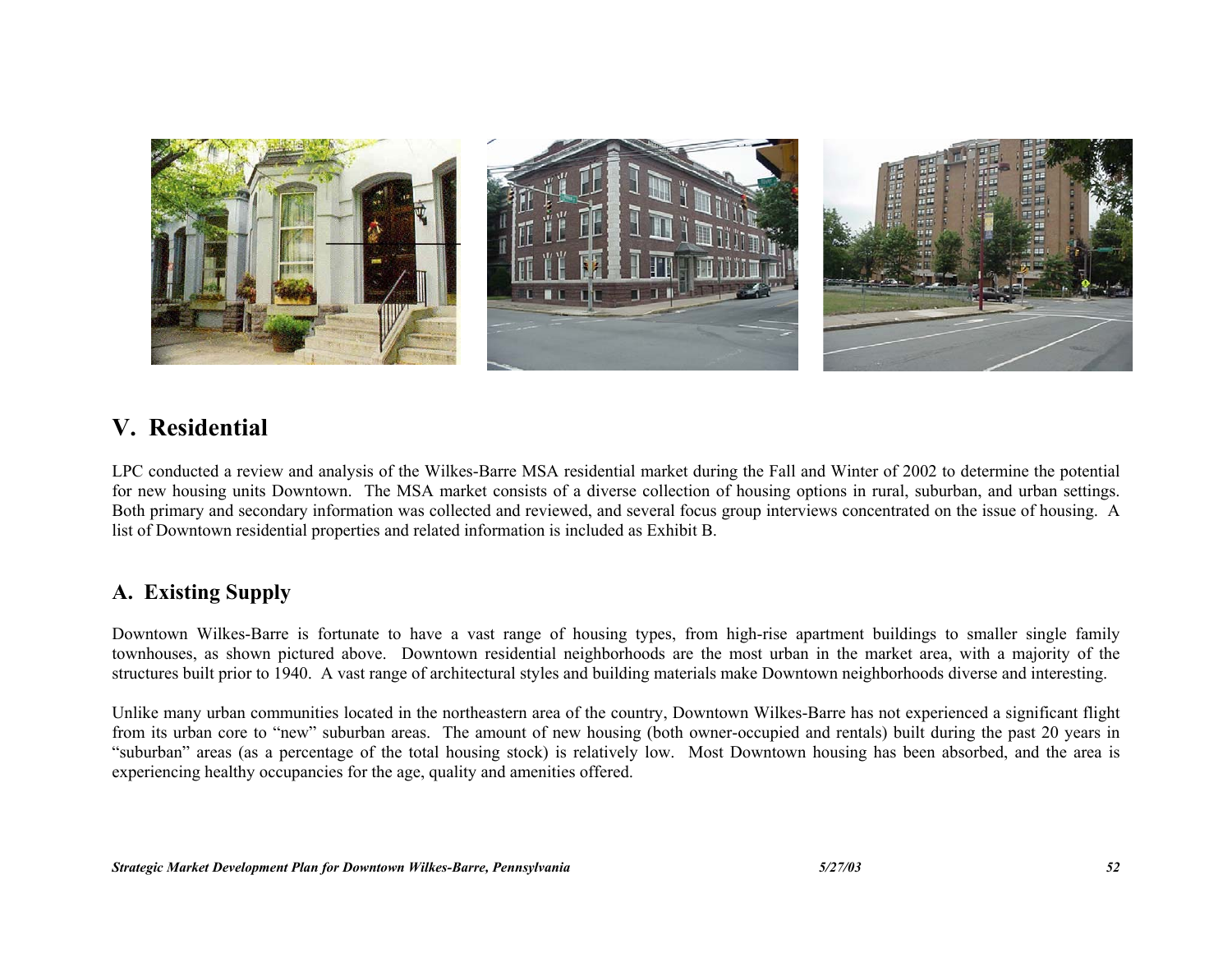As shown on the map pictured to the right, with its proximity to the cultural institutions and universities, Downtown offers a unique opportunity in the market area for urban living. The proximity of the existing housing stock to Downtown office space, (which remains the largest concentration of employment in the market) supports the existing residential market strength.

Unlike the surrounding suburban areas, Downtown has many buildings that mix uses, integrating housing with office and/or retail space. In addition, Downtown is the geographical center of the region, and the area's superior roadway system makes it relatively easy to commute to important suburban concentrations of employment such as the West Side/Kingston, Highland Park, East Mountain, and Hanover Crossings.

LPC completed an inventory of all buildings containing housing units located in Downtown as defined by the Diamond City Partnership, shown on the map to the right. LPC identified 385 buildings containing housing units, 237 of these buildings are single-family units and 148 are multifamily buildings. Table V-A indicates the total number of Downtown residential buildings and the percentage vacant, by type.



A total of 1,855 housing units are located in the 385 single family and multifamily buildings in Downtown. LPC estimates that approximately 1,618, or 87%, of Downtown housing units are located in the 148 multifamily buildings. The percentage of multifamily units in Downtown is much greater than the City of Wilkes-Barre as a whole.

|          | <b>Table V-A</b><br><b>Buildings with Housing Units</b> |              |
|----------|---------------------------------------------------------|--------------|
|          | <b>Single Family</b>                                    | Multifamily* |
| Occupied | 233                                                     | 140          |
| Vacant   | 4 $(2\%)$                                               | 8(5%)        |
| Total    |                                                         | 148          |

*\*34 of the multifamily buildings, or 24 %, are mixed-use buildings.*

*Strategic Market Development Plan for Downtown Wilkes-Barre, Pennsylvania 5/27/03 53*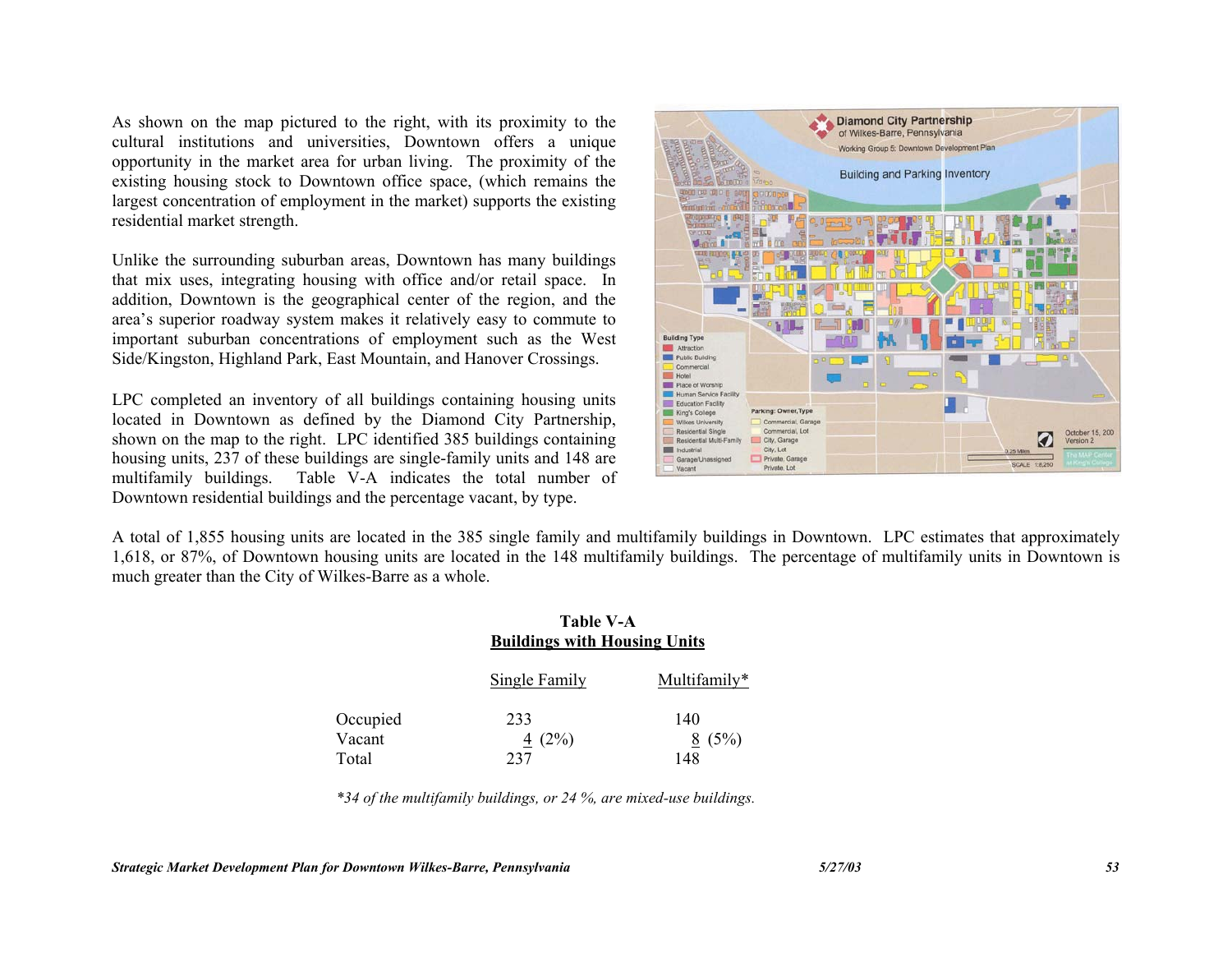As indicated in Table V-A, 4 (or approximately 2%) of the total Downtown single family housing stock were vacant during December, 2002. The same table indicates that 8, or 5% of the multifamily buildings were vacant. These vacancy rates are surprisingly low, especially the single family rate, considering the age of the community, the current business climate, and the decline of the retail core.

Some of the vacant Downtown buildings show significant deterioration due to neglect for a number of years. Several occupied mixed-use and residential buildings along South Main Street show significant deferred maintenance. The majority of the Downtown residential buildings surveyed by LPC are in average to above-average physical condition.

Many of the once larger single family homes located Downtown were converted to multifamily units (as shown pictured to the right), office space, or institutional use during the second half of the 20th century. LPC estimates that at least fifty such conversions have been completed to date. Several conversions are occupied by King's College, Wilkes University, the Westmoreland Club, and companies such as Guard Insurance.

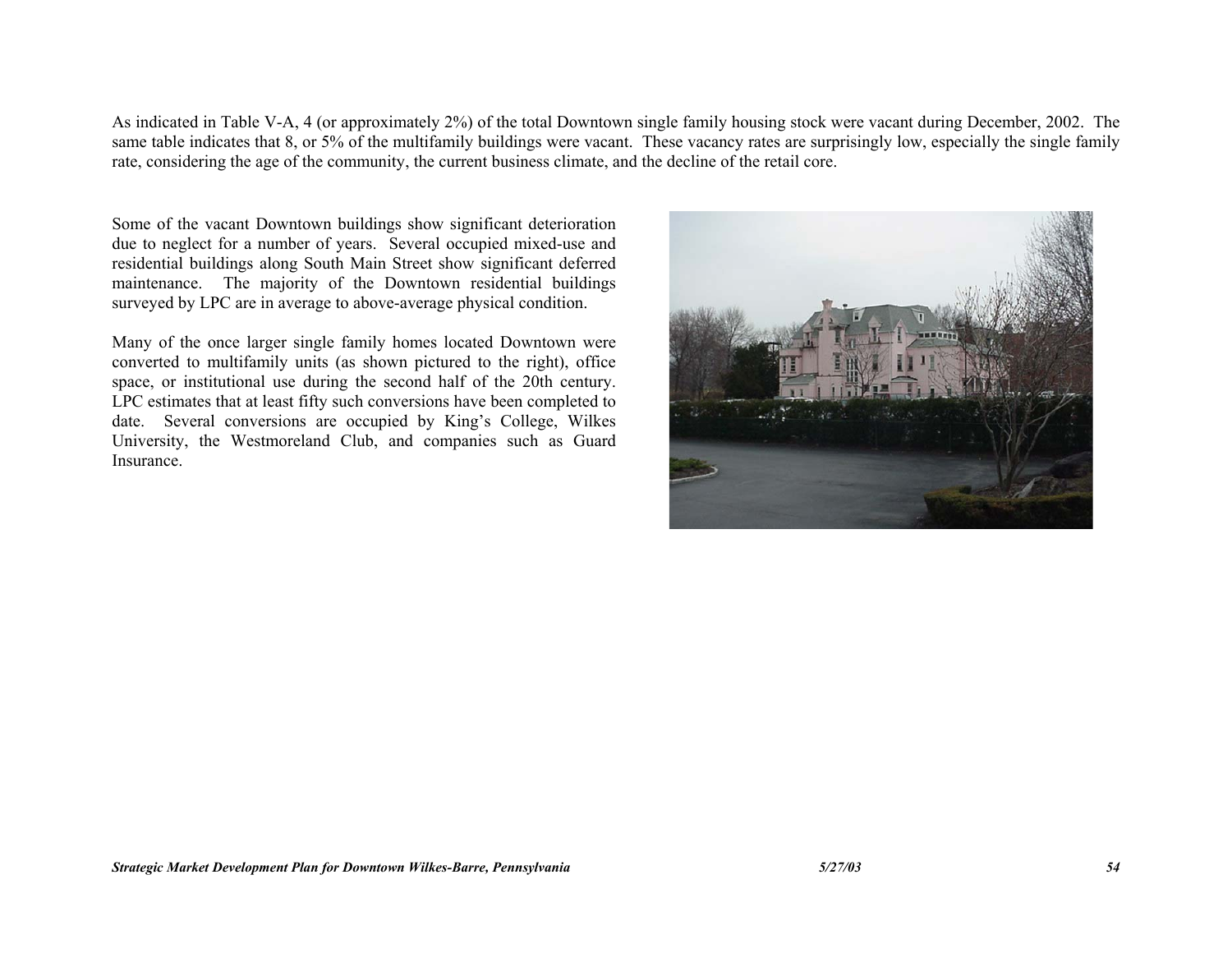# **Single Family**

The 237 single family units in Downtown range from rowhomes on very small lots to large mansions on a half-acre or more. As indicated in Table V-B, 3, or approximately 2%, of the total Downtown single family housing stock were available for sale during December, 2002. For a community the age of Wilkes-Barre, with its current business climate and its recent economic history, the number of available homes is relatively low.

According to local realtors, Downtown single family home values range significantly from a low of \$25,000 to a high of \$175,000. The 2002 MLS Database indicated that 9 homes, or 4% of the total Downtown single-family housing stock, were available for purchase. The asking price for these homes ranged between \$13,500 and \$149,000. Of the 9 available homes, 6 sold during 2002. The homes that were sold were on the market an average of 81 days, and sold for an average of 90% of the asking price. A list of the homes available for sale and sold in Downtown during 2002 is included in Table V-B. According to local realtors, historically single family home stays on the market for approximately three months, and sell for approximately 90% of the asking price.

|             |                        |               | <b>Table V-B</b><br>2002 MLS Single Family Database |               |              |     |                         |                |            |
|-------------|------------------------|---------------|-----------------------------------------------------|---------------|--------------|-----|-------------------------|----------------|------------|
| Listing $#$ | Address                | List<br>Price | Sold<br>Price                                       | $\frac{0}{0}$ | Sold<br>Date | Rms | BR                      | <b>Baths</b>   | <b>DOM</b> |
| 2LF4164     | 275 Washington Street  | \$44,900      |                                                     | $0\%$         |              |     | 3                       |                | 349        |
| 69649       | 82 Academy Street      | \$64,900      |                                                     | $0\%$         |              | 8   | $\overline{4}$          |                | 1,366      |
| 1RO1152     | 192 Riverside Drive    | \$149,000     |                                                     | $0\%$         |              | 8   | $\overline{\mathbf{4}}$ | $\overline{2}$ | 475        |
| 2RS2169     | 188 Academy Street     | \$13,500      | \$11,000                                            | 81%           | 12/10/02     | 8   | $\overline{4}$          | 2              | 75         |
| 2LT6304     | 64 Gildersleeve Street | \$24,000      | \$14,500                                            | 60%           | 4/19/02      | 7   | $\overline{4}$          |                | 37         |
| 2AT0031     | 60 Gildersleeve Street | \$33,000      | \$33,000                                            | $100\%$       | 11/26/02     | 6   | 3                       |                | 135        |
| 2PJ0026     | 48 Terrace Street      | \$65,500      | \$58,000                                            | 89%           | 12/2/02      | 10  | $\overline{4}$          | 2              | 86         |
| 2RS3050     | 219 Academy Street     | \$74,500      | \$70,000                                            | 94%           | 11/14/02     | 8   | 5                       | 2              | 147        |
| 2LF1499     | 192 Franklin Street    | \$79,000      | \$74,000                                            | 94%           | 3/28/02      | 5   | $\overline{2}$          |                |            |
|             | <b>Averages:</b>       |               |                                                     | 90%           |              |     |                         |                | 81         |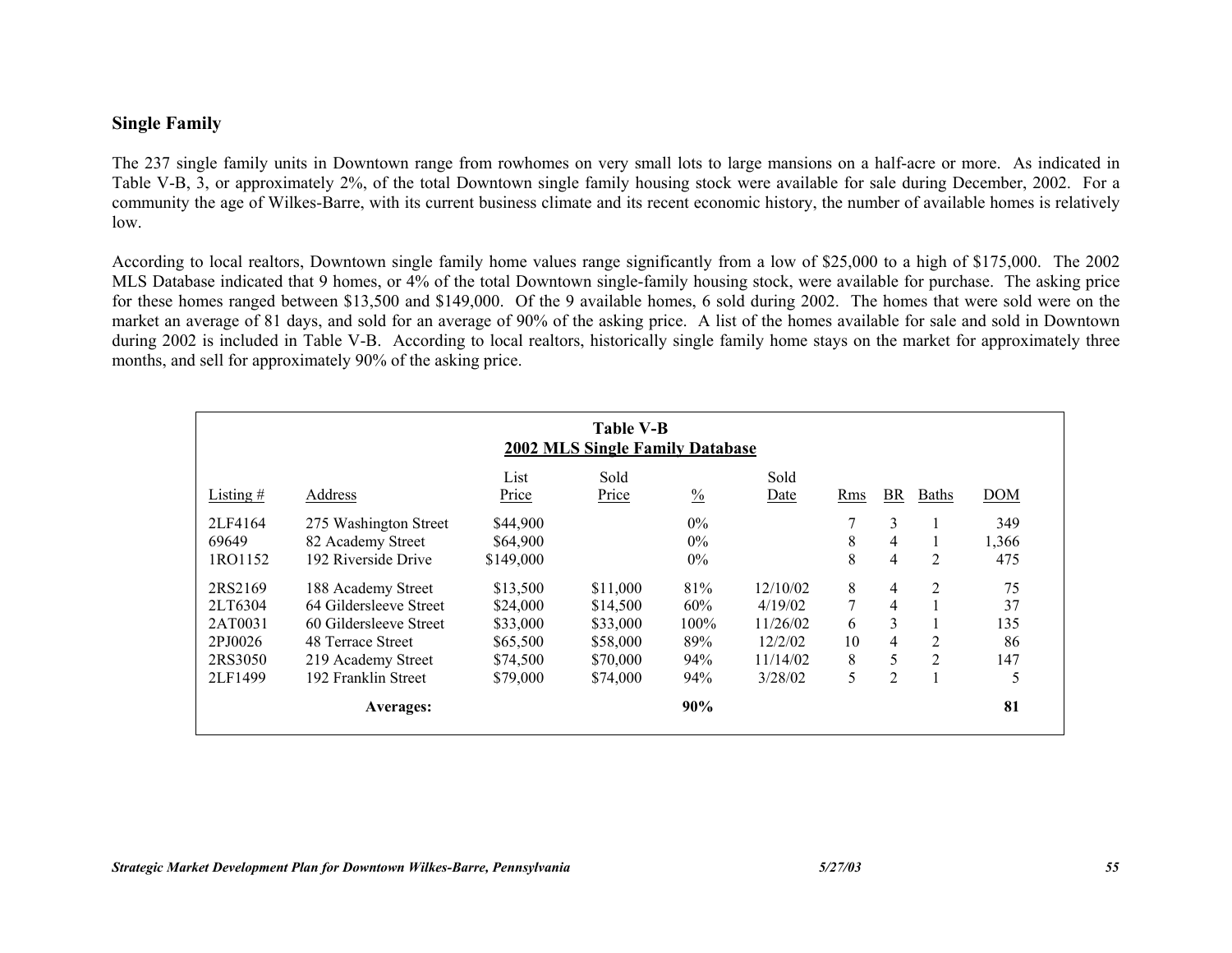





 *Above-Retail Housing Low-Rise Apartments High-RiseApartments*

#### **Multifamily**

LPC completed a survey of Downtown multifamily units during November 2002, and updated the information collected during January 2003. As stated previously, Downtown contains 1,618 multifamily units: 87% of the total housing units located in Downtown. For purposes of this study, LPC categorized the multifamily units according to location within high-rise buildings (more than six stories), location within mixeduse buildings with office and/or street-level retail space, and low-rise buildings with only housing units, such as Marlboro Place. The multifamily units are located in buildings with as few as two units, and in the largest structure (Washington Square Apartments) as many as 175 units.

There are four high-rise apartment buildings in Downtown that contain a significant number (577 units) of the total multifamily units, as shown in Table V-C and V-D. The remaining 1,041 multifamily units are located in various types and sizes of multifamily buildings located throughout the Downtown.

| <b>Table V-C</b><br><b>High-Rise Apartment Buildings</b>     |     |  |  |  |  |  |
|--------------------------------------------------------------|-----|--|--|--|--|--|
| B'nai B'rith Apartments<br>61 E. Northampton St.             | 151 |  |  |  |  |  |
| Provincial Tower<br>34 S. Main St.                           | 121 |  |  |  |  |  |
| Ten East South Street Apartments<br>10 E. South Street       | 130 |  |  |  |  |  |
| <b>Washington Square Apartments</b><br>163 S. Washington St. | 175 |  |  |  |  |  |
| <b>Total Units:</b>                                          | 577 |  |  |  |  |  |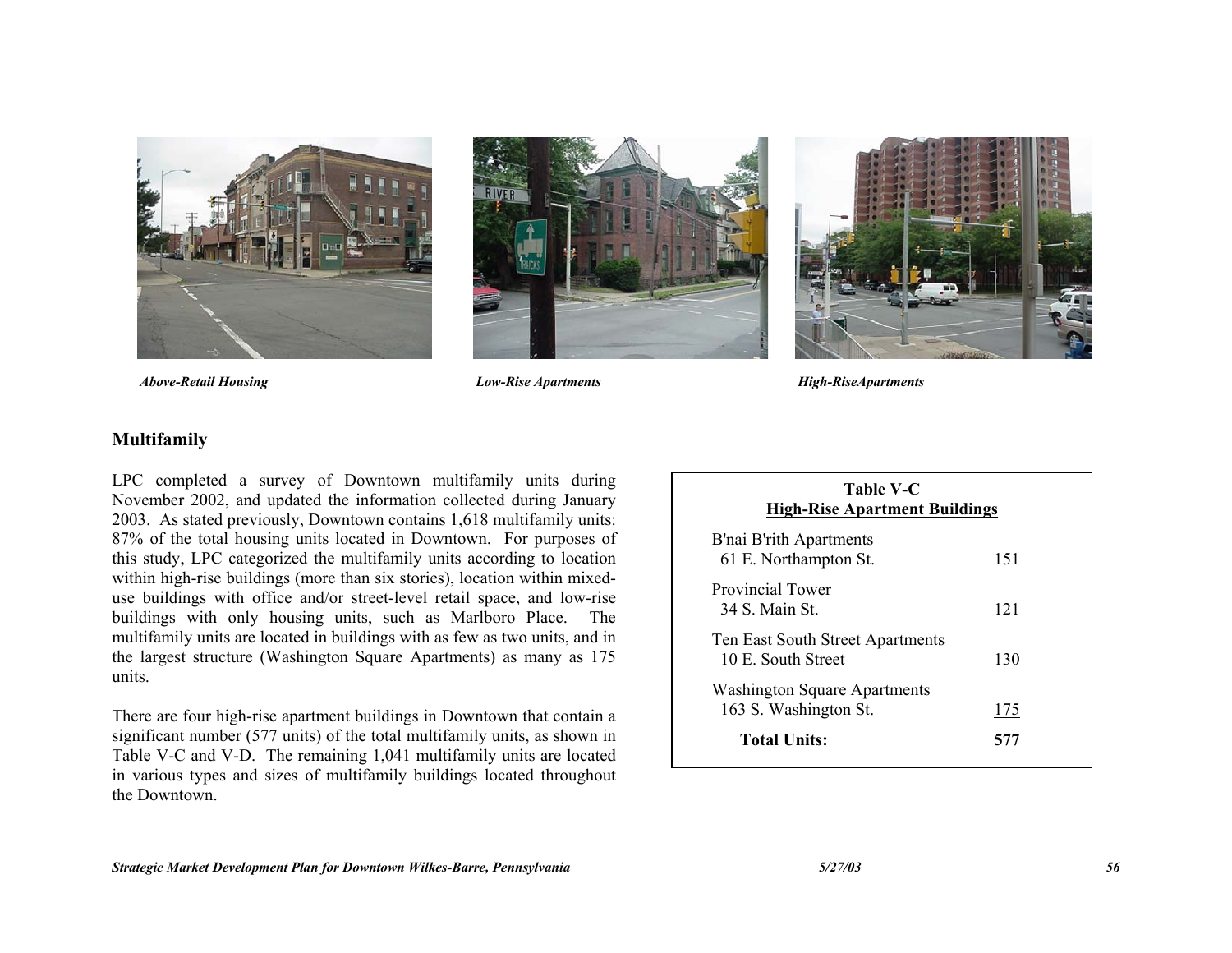|                                                   | <b>Types of Units</b> |              |               |                |       |              |                 |                |              |                  |                            |                |              | <b>Total</b> |          | <b>Notes</b>           |
|---------------------------------------------------|-----------------------|--------------|---------------|----------------|-------|--------------|-----------------|----------------|--------------|------------------|----------------------------|----------------|--------------|--------------|----------|------------------------|
|                                                   |                       |              | <b>Studio</b> |                |       | 1 BR<br>2 BR |                 |                |              |                  |                            |                |              |              |          |                        |
| <b>Property</b>                                   | Units                 |              | Occupied      | Rent           | Units |              | <b>Occupied</b> | Rent           |              |                  | <b>Units Occupied Rent</b> |                | <b>Units</b> |              | Occupied |                        |
| B'nai B'rith<br>61 E. Northampton St.             | 80                    | 80           | 100%          | $$291-$<br>356 | 71    | 58           | 82%             | \$350-<br>553  | $\mathbf{0}$ | $\boldsymbol{0}$ |                            |                | 151          | 138          | 91%      | Includes utilities     |
| Provincial Tower<br>34 S. Main St.                | 22                    | 22           | 100%          | \$475          | 55    | 51           | 93%             | $$525-$<br>655 | 44           | 38               | 86%                        | \$690-<br>795  | 121          | 111          | 92%      | Includes utilities     |
| Ten East South Street<br>10 E. South Street       | $\mathbf{0}$          | $\mathbf{0}$ |               |                | 99    | 82           | 83%             | \$599-<br>623  | 31           | 28               | 90%                        | $$644-$<br>673 | 130          | 110          | 85%      | Includes utilitiies    |
| <b>Washington Square</b><br>163 S. Washington St. | 48                    | 48           | 100%          | \$444          | 127   | 127          | 100%            | \$497-<br>674  | $\mathbf{0}$ | $\boldsymbol{0}$ |                            |                | 175          | 175          |          | $100\%$ 20% assistance |
| <b>Downtown Totals:</b>                           | <b>150</b>            | 150          | 100%          |                | 352   | 318          | 90%             |                | 75           | 66               | 88%                        |                | 577          | 534          | 92%      |                        |

**Table V-D Downtown High Rise Apartment Buildings**

\* None of these buildings contain 3 bedroom units.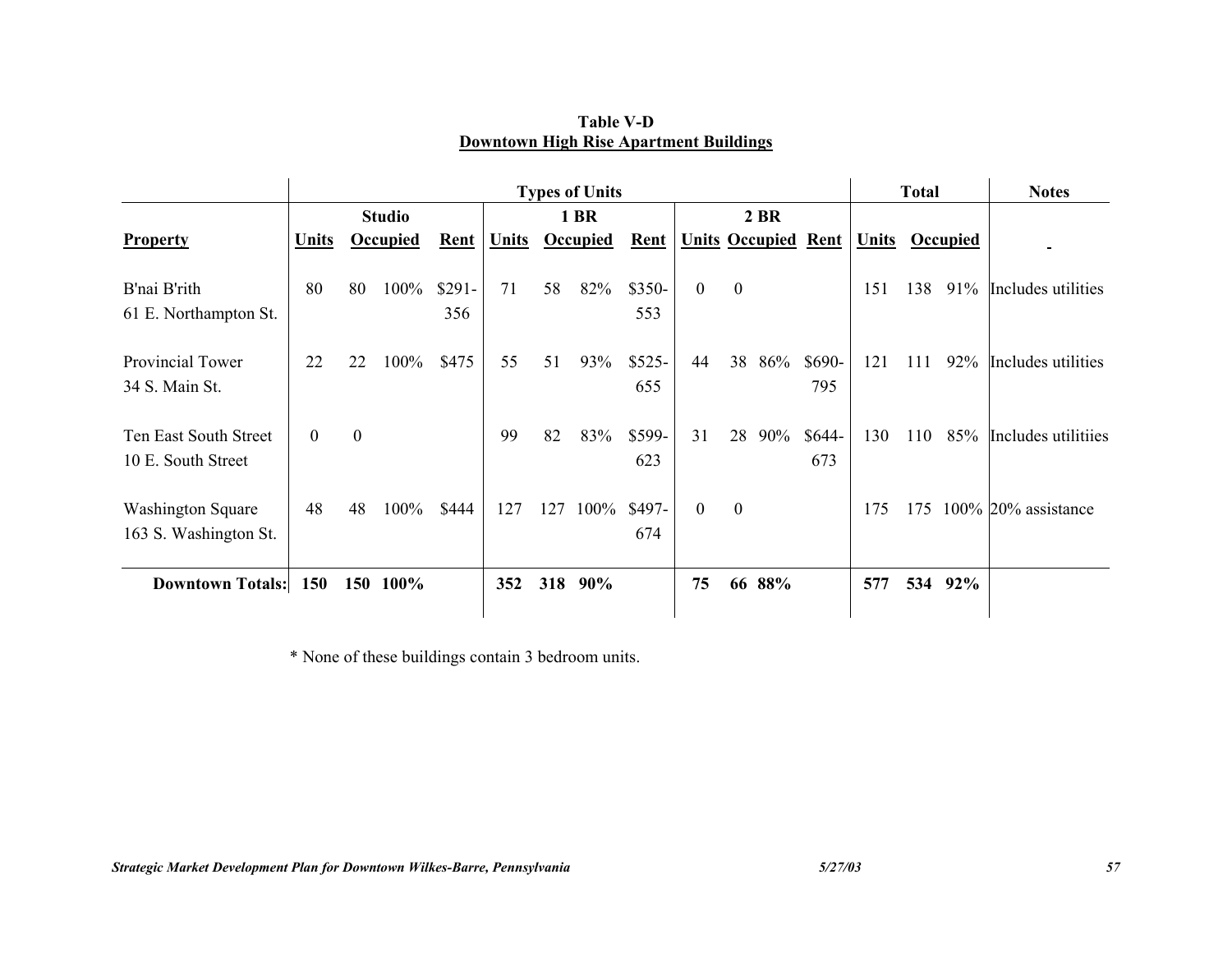Based on collected data and shown in Table V-E, LPC estimates that approximately 11% of all Downtown multifamily rental units are vacant. Mixed-use and multifamily housing buildings that are completely vacant and abandoned were excluded from the calculation. Approximately 8% of the high-rise units, 9% of the low-rise units, and 12% of the abovestorefront retail units are vacant.

The highest vacancy rates were found in buildings that were poorly maintained and operated, which include many of the units located above retail stores and offices in the South Main Street corridor. Several of the well-operated rental properties located Downtown have no vacancies. Local real estate agents confirmed that the existing vacancy rates have been typical of the market during the past five years.

| Occupied                                       |
|------------------------------------------------|
|                                                |
| 92%                                            |
| 91%                                            |
| 88%                                            |
| 89%                                            |
| *Does not include abandoned, vacant buildings. |

Apartments located in Downtown vary in size and amenities offered. Typically, high-rise apartments tend to be similar in unit square feet to newer suburban garden-style apartments. However, many of the low-rise and above-retail units contain greater amounts of square feet than their suburban counterparts. Apartments range in average size from 250 square feet to 1,500 square feet.

Apartment rents range between \$250 a month for a studio apartment, to \$1,200 a month for a three-bedroom apartment. Typically heat is included in these rents. Most apartment rents do not include electric or cable. However, many of the high-rise apartment rents include all utilities.

Downtown annual residential rents average approximately \$12.00 per square foot. This annual rent per square foot compares favorably to typical rents found in comparable communities, and would support the cost associated with typical renovated or new multifamily construction.



*Marlboro Place Apartments*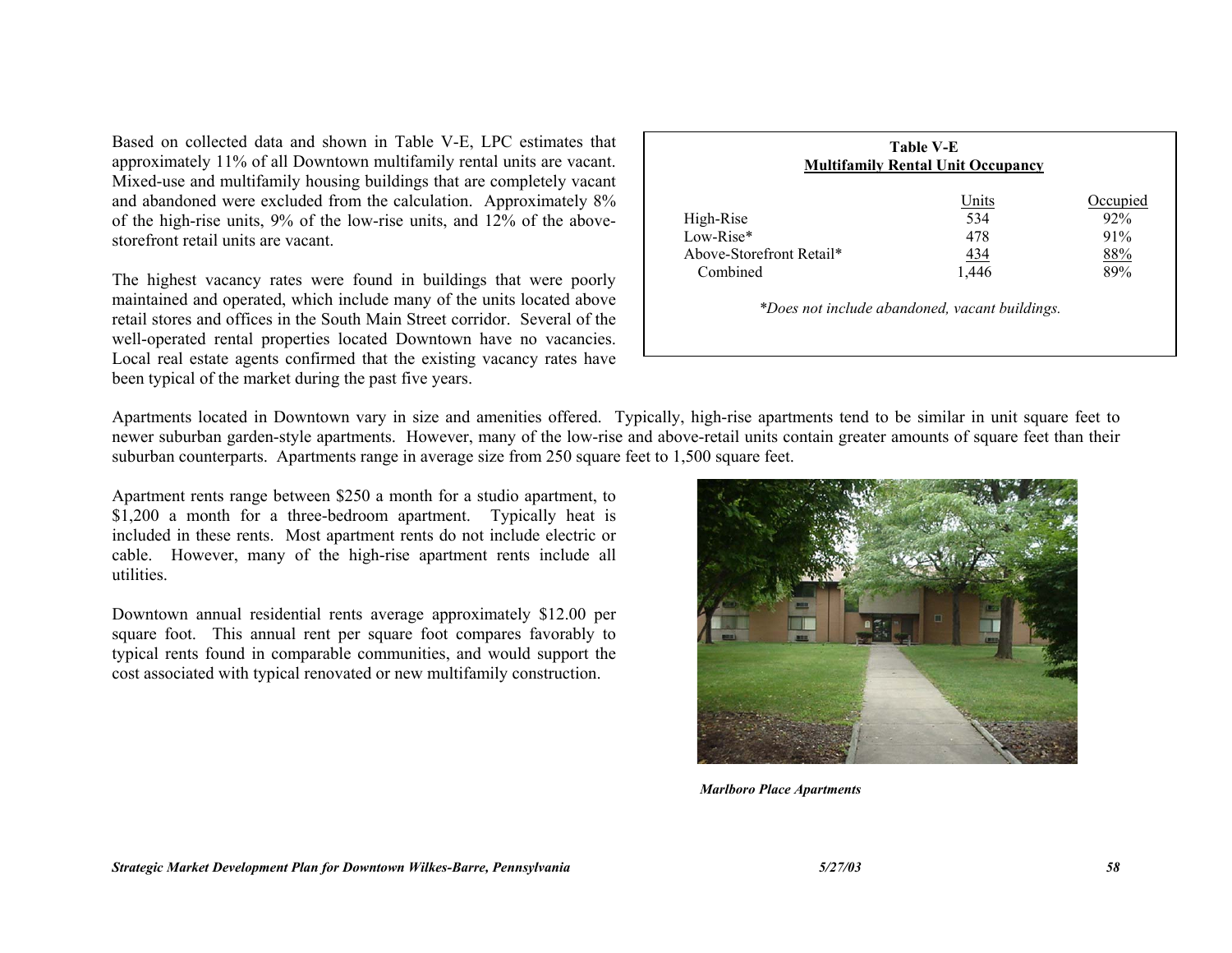# **B. Competition & Demand**

The 2000 Census indicates that the Wilkes-Barre MSA contains 273,471 housing units, of which approximately 7%, or 20,294, housing units are located in the City of Wilkes-Barre. LPC estimates that 1,855, or approximately 9% of the City's residential units, are located in Downtown. Downtown residential units comprise approximately 1% of the total Wilkes-Barre MSA residential stock. As a result, the amount of housing units located directly Downtown are limited.

Approximately 12%, or 2,333 units, of the 20,294 residential units within the City are vacant. A total of 8,344, or 41%, of the City's housing units are available for rent. The median rent is \$411 per month, while the median rent for the Scranton–Wilkes-Barre–Hazleton MSA was \$439, and the median rent for Pennsylvania was \$531. The median value of owner-occupied units is \$64,700. 63.4% of Wilkes-Barre homes fell into the \$50,000 to \$99,000 range in value in 2000, compared to 50.2% for the Scranton–Wilkes-Barre–Hazleton MSA and 37.4% for Pennsylvania. 25% of Wilkes-Barre homes were valued at under \$50,000.

According to the 2000 Census, 20,020 new housing units were added to the Wilkes-Barre market between 1991-2000: an average of 2,000 units a year. Based upon existing economic conditions, several publications report that the Wilkes-Barre MSA is projected to slow to an absorption rate between 400 and 600 new residential units during each of the next ten years.

261 or approximately 1% of the new units reflected by the Census during the 1991-2000 time period, were added in the City of Wilkes-Barre; none were built in Downtown. If the City of Wilkes-Barre attracted its proportionate share of new units within the market as shown in the table below, approximately 148 annual new units would have been built in the City. However, during that period of time, the City of Wilkes-Barre only attracted 26 annual new units.

#### **Table V-F Annual New Unit Calculation**

| City of Wilkes-Barre 10-year Average Annual Absorption:                        | 26 units  |
|--------------------------------------------------------------------------------|-----------|
| City of Wilkes-Barre 10-year Average Annual Capture Based on Propitiate Share: | 148 units |
| City of Wilkes-Barre Annual Goal:                                              | 75 units  |

Although no new units were added to Downtown during the 1991-2000 time period, several single family homes have been restored.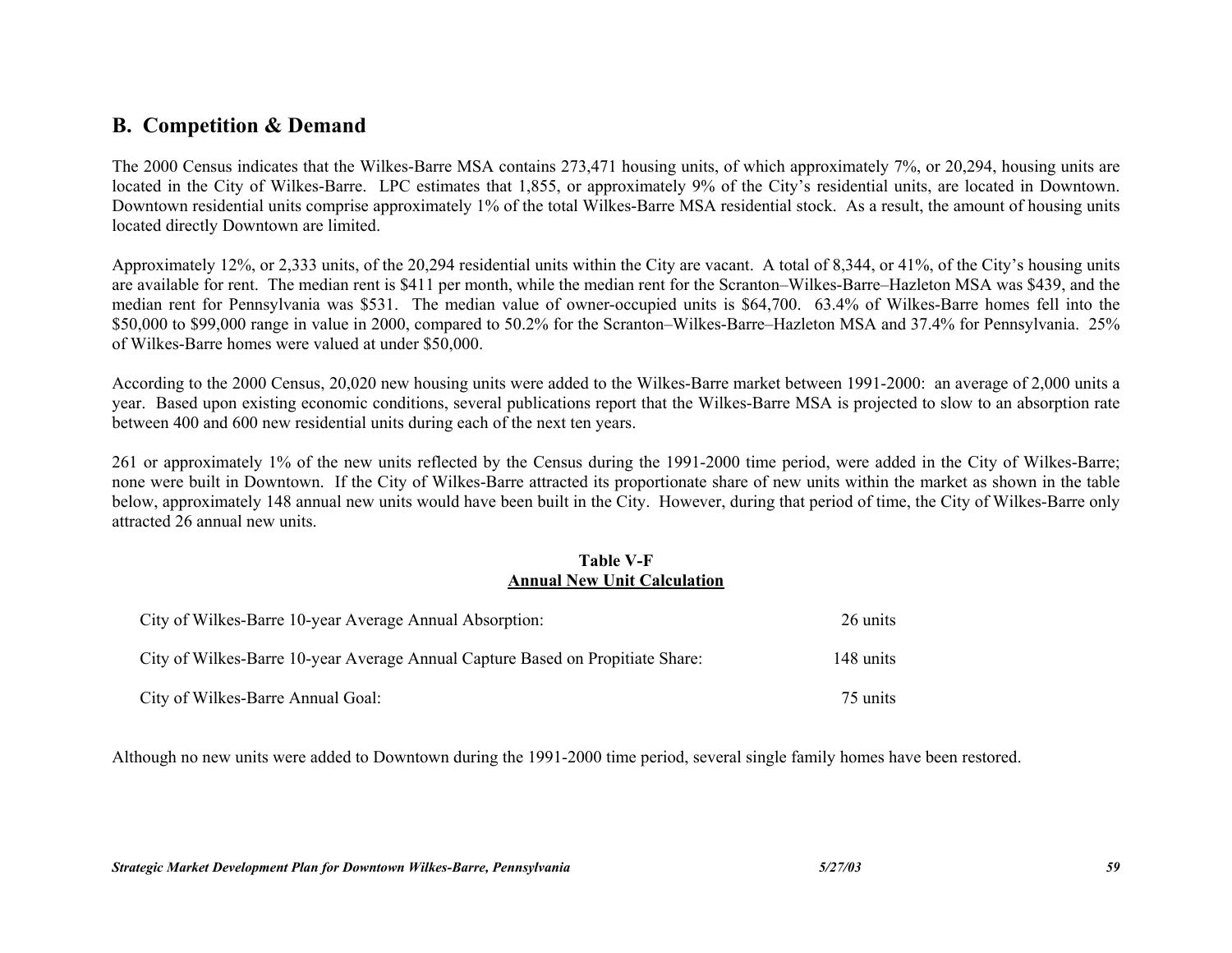Downtown is competitive with surrounding suburban areas in meeting the region's housing needs. If most of the market conditions are met and the correct new housing products are built, a City-wide goal of 75 units is achievable. Downtown should be able to attract a significant amount of these units on an annual basis.

# **Single Family**

As shown in Table V-B, only 9 single family homes were available for sale in the Downtown during 2002. None of these homes were new construction. In addition, the 9 homes were on the market for less than three months, which is considered to be a short period of time for selling a house.

The majority of new single family home developments are being built in the Mountaintop and Back Mountain areas of the Wilkes-Barre MSA. Smaller developments have been completed in the Hanover Crossings area. Examples of these developments include: Glenmaura, Moosic: Townhouses at Hanover, Hanover; Woodland Estates, Mountaintop; Newberry Estates, Dallas; The Villages at Mountaintop, Mountaintop; and Wild Flower Village, Exeter.

A majority of the homes sold in the market area since 2000 have been in the \$100,000 - \$140,000 range. There are few projects offering product above the \$150,000 range; however, local realtors indicated that market demand does exist for homes in the \$150,000 to \$250,000 range. Because homes in that range have limited availability in the area, when available they sell quickly. Recently, CityVest completed the renovation and sale of two South Franklin Street homes adjacent to the Wilkes University campus, shown pictured to the right. The sale price for each was over \$200,000.

In focus group discussions, several groups commented that there currently exists an unmet demand for market rate housing in Downtown, especially for younger professionals and "snow birds" (residents with second homes in a warmer climate). The college and Downtown business representatives reported that many of their employees are interested in housing Downtown, but reported that there was little product available and limited new or rehab construction. These comments were substantiated by LPC during its review of the residential market and discussion with local realtors.

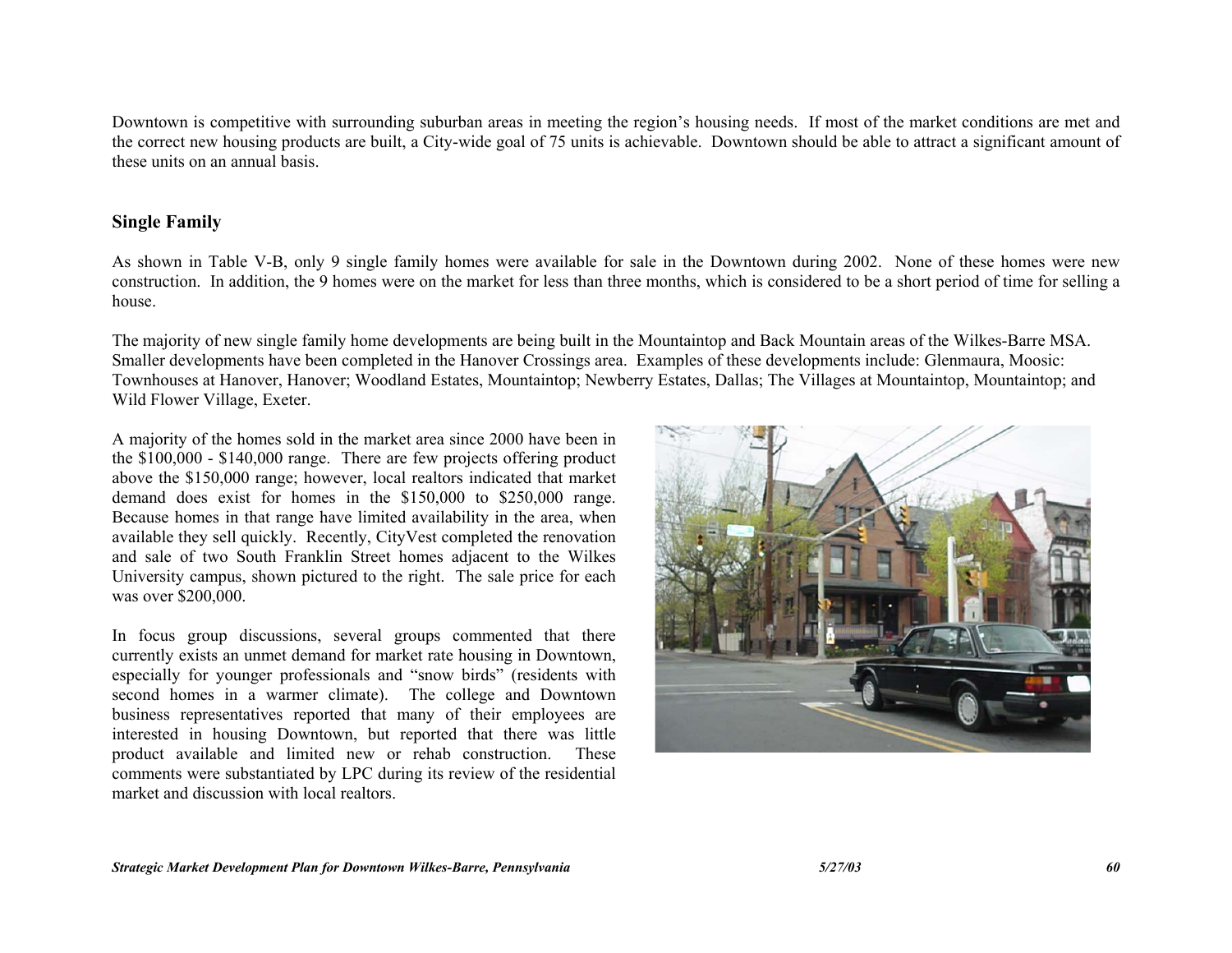#### **Multifamily**

As discussed, the existing Downtown multifamily housing options are somewhat limited. Most of the product is over 20 years old, has seen little in the way of capital improvements, and lacks many of the upgrades and amenities that the current market is demanding. The youngest multifamily property, Ten South Main Street, was built during the 1980s. The majority of residents in the Downtown multifamily units tend to be elderly or students.

There has been a limited amount of renovation to the existing multifamily properties and units over the years in the Wilkes-Barre market and Downtown. The Downtown properties/units that have been updated and upgraded are commanding the highest rents in the market and tend be 100% occupied. It should be noted that several of these properties are considered to be located in some of the less desirable neighborhoods in the City.

Downtown multifamily properties compete with six suburban properties identified by LPC and listed in Table V-G. The suburban properties are located in areas that ring Downtown, with the farthest property, Country Club Apartments, located 12 miles away in Dallas, Pennsylvania. The majority of these suburban properties are well-maintained and several have been upgraded in recent years. The suburban properties typically are townhouse and garden apartments with ample parking and green space. Often these properties have amenities such as pools, community centers and fitness/recreation facilities. Rents per square foot for similar Downtown and suburban units tend to be comparable.



*Green Acres Apartments County Club Apartments Cedar Village Apartments*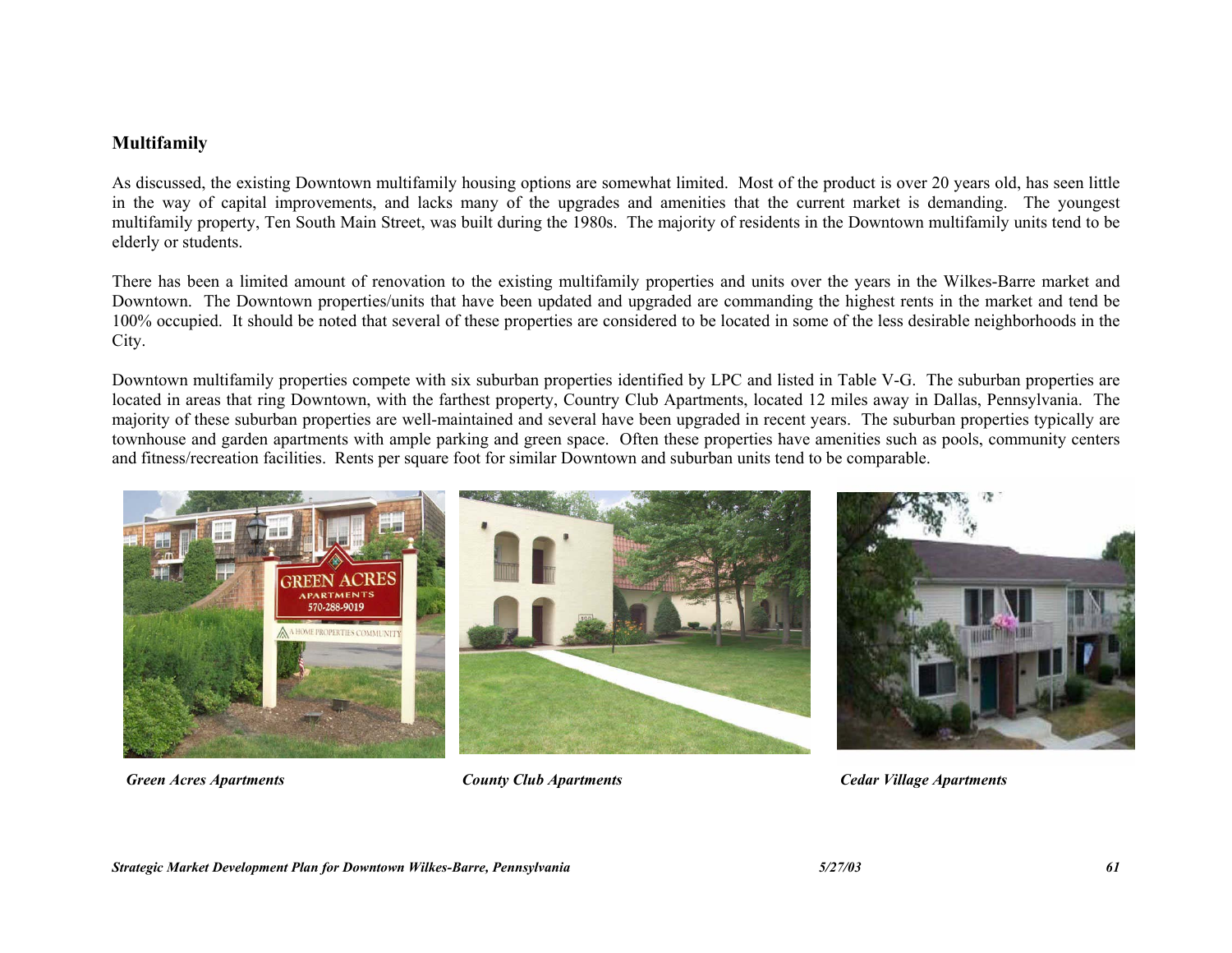### **Table V-G Suburban Apartment Properties**

| Total:                                                                | 1,238      |
|-----------------------------------------------------------------------|------------|
| Wilkeswood Apartments<br>9D Princeton Court, Wilkes-Barre             | <u>319</u> |
| Green Acres<br>11 Holiday Drive, Kingston                             | 195        |
| Gateway Apartments<br>200 Gateway Drive, Edwardsville                 | 264        |
| <b>East Mountain Apartments</b><br>680 Wildflower Drive, Wilkes-Barre | 188        |
| <b>Country Club Apartments</b><br>Route 309 North, Dallas             | 132        |
| Cedar Village Apartments<br>141 Eagle Court, Wilkes-Barre             | 140        |

The suburban properties enjoy high occupancy rates. According to local realtors, this has been the case for several years. Several of the properties report waiting lists for their two- and three-bedroom units. Table V-H indicates the breakdown of suburban unit types and the occupancy rate for each. Additional property information, including number of units by type, occupancy and rental rate, is included in Table V-I.

## **Table V-H Summary of Competing Suburban Properties**

|           | Units      | Occupied |
|-----------|------------|----------|
| Garden    | 1,218      | 95%      |
| Townhomes | <u> 20</u> | 95%      |
| Combined  | 1.238      | 95%      |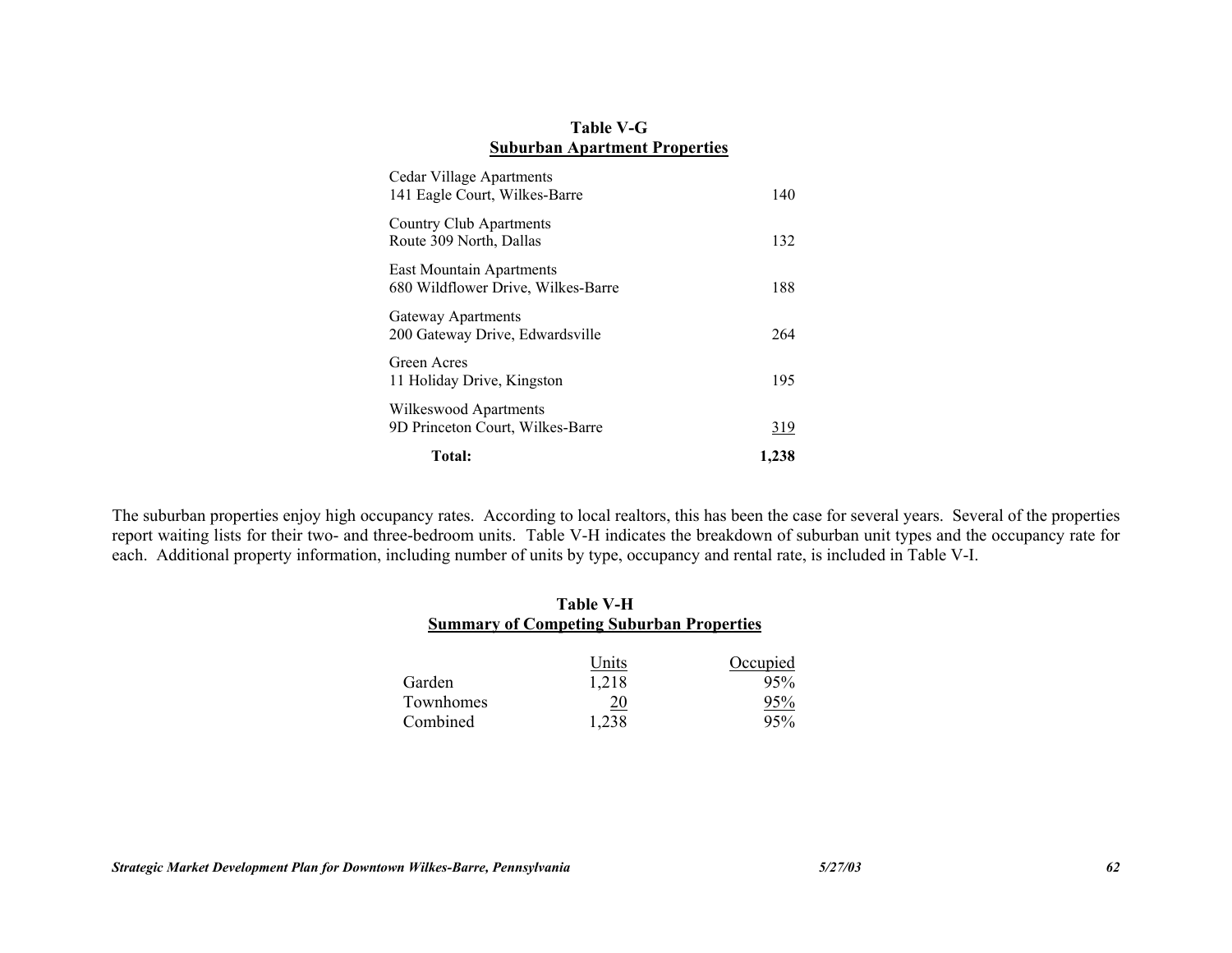|                                                                                 | <b>Types of Units</b> |                  |                       |                |     |     |                       |                            |              |                  | <b>Total</b>               |                |                       | <b>Notes</b> |         |                    |  |
|---------------------------------------------------------------------------------|-----------------------|------------------|-----------------------|----------------|-----|-----|-----------------------|----------------------------|--------------|------------------|----------------------------|----------------|-----------------------|--------------|---------|--------------------|--|
|                                                                                 | 1 BR                  |                  |                       |                |     |     | $2$ BR<br><b>3 BR</b> |                            |              |                  |                            |                |                       |              |         |                    |  |
| <b>Property</b>                                                                 |                       |                  | <b>Units Occupied</b> | Rent           |     |     |                       | <b>Units Occupied Rent</b> |              |                  | <b>Units Occupied Rent</b> |                | <b>Units Occupied</b> |              |         |                    |  |
| <b>Cedar Village Apartments</b><br>141 Eagle Court<br>Wilkes-Barre, PA 18706    | 52                    | 50               | 96%                   | $$530-$<br>605 | 74  | 70  | 95%                   | $$600-$<br>685             | 14           |                  | 13 93%                     | $$735-$<br>760 | 140                   | 133          |         | 95% Plus utilities |  |
| <b>Country Club Apartments</b><br>Route 309 North<br>Dallas, PA 18612           | $\boldsymbol{0}$      | $\boldsymbol{0}$ |                       |                | 120 | 111 | 93%                   | $$630-$<br>750             | 12           |                  | 12 100%                    | \$805          | 132                   | 123          | 93%     |                    |  |
| <b>East Mountain Apartments</b><br>680 Wildflower Dr.<br>Wilkes-Barre, PA 18702 | 89                    | 78               | 88%                   | $$720-$<br>795 | 99  | 95  | 96%                   | \$899-<br>934              | $\mathbf{0}$ | $\boldsymbol{0}$ |                            |                | 188                   | 173          |         | 92% Plus utilities |  |
| Green Acres<br>11 Holiday Dr., Kingston<br>Kingston, PA 18704                   | 66                    | 65               | 98%                   | $$643-$<br>700 | 95  | 92  | 97%                   | $$721-$<br>850             | 34           | 33               | 97%                        | \$995-<br>1250 | 195                   |              | 190 97% |                    |  |
| Wilkeswood Apartments<br>9D Princeton Court<br>Wilkes-Barre, PA 18702           | 145                   |                  | 141 97%               | \$540-<br>615  | 143 |     | 138 97%               | $$630-$<br>805             | 31           | 29               | 94%                        | \$780-<br>855  | 319                   |              | 308 97% |                    |  |
| <b>Totals:</b>                                                                  | 352                   |                  | 334 95%               |                | 531 |     | 506 95%               |                            | 91           |                  | 87 96%                     |                | 974                   |              | 927 95% |                    |  |

**Table V-G Suburban Multifamily Complexes**

\*Gateway Apartments would not disclose information.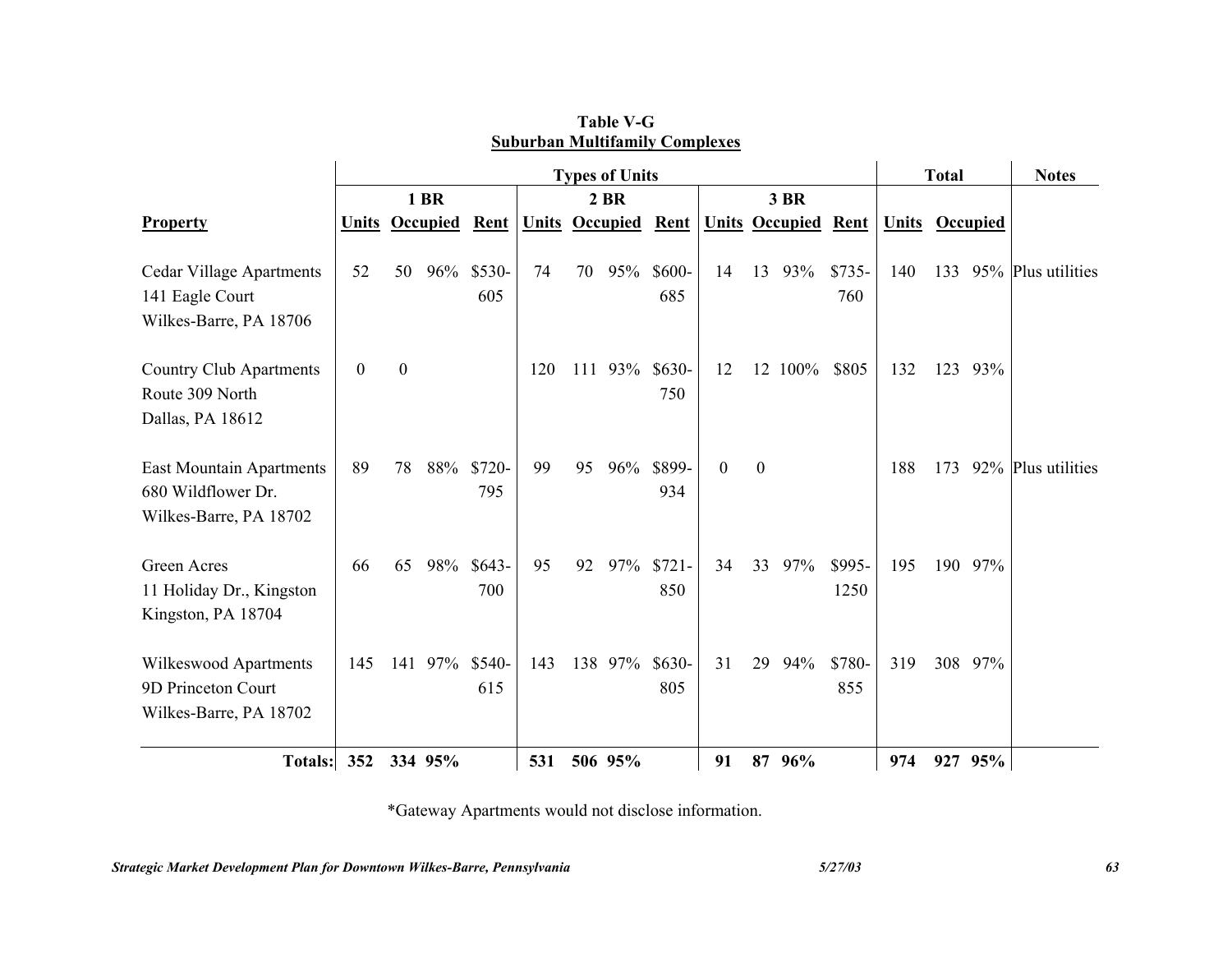As mentioned, both college and business representatives reported during focus group interviews that many of their employees are interested in housing Downtown. They also reported that there was little product available and limited new or rehab construction. The interest and demand identified by the focus group exists even though Downtown was given a very low rank for cleanness, safety and activity.

## **Student Housing**

Although Wilkes University and King's College enrollments have not significantly increased, both are in the process of addressing student housing needs. King's College has begun construction of the new Alumni Hall, and Wilkes University is evaluating its existing facilities. Both universities report approximately one-quarter of their student body lives Downtown.

#### King's College North Main Street Expansion

For this expansion, the College will rehab the historic Margarida Apartments (shown pictured on the right), located across from the existing Esseff Hall (residence hall), into housing for 130 students. The existing apartments have been known in the community as "Margaritaville". The renovations are estimated to cost \$4.5 million, and the apartments are anticipated to be ready for occupation in Fall 2003.



#### Wilkes University Study

Wilkes University is in the process of completing an update to its campus master plan. As a part of this process Wilkes is reviewing its student housing needs. Currently, Wilkes owns several properties on River and Franklin Streets that it utilizes for student housing.

The need for additional student housing located Downtown will be driven by the increase in enrollment, and/or the conversion of student rental housing to market-rate rental housing.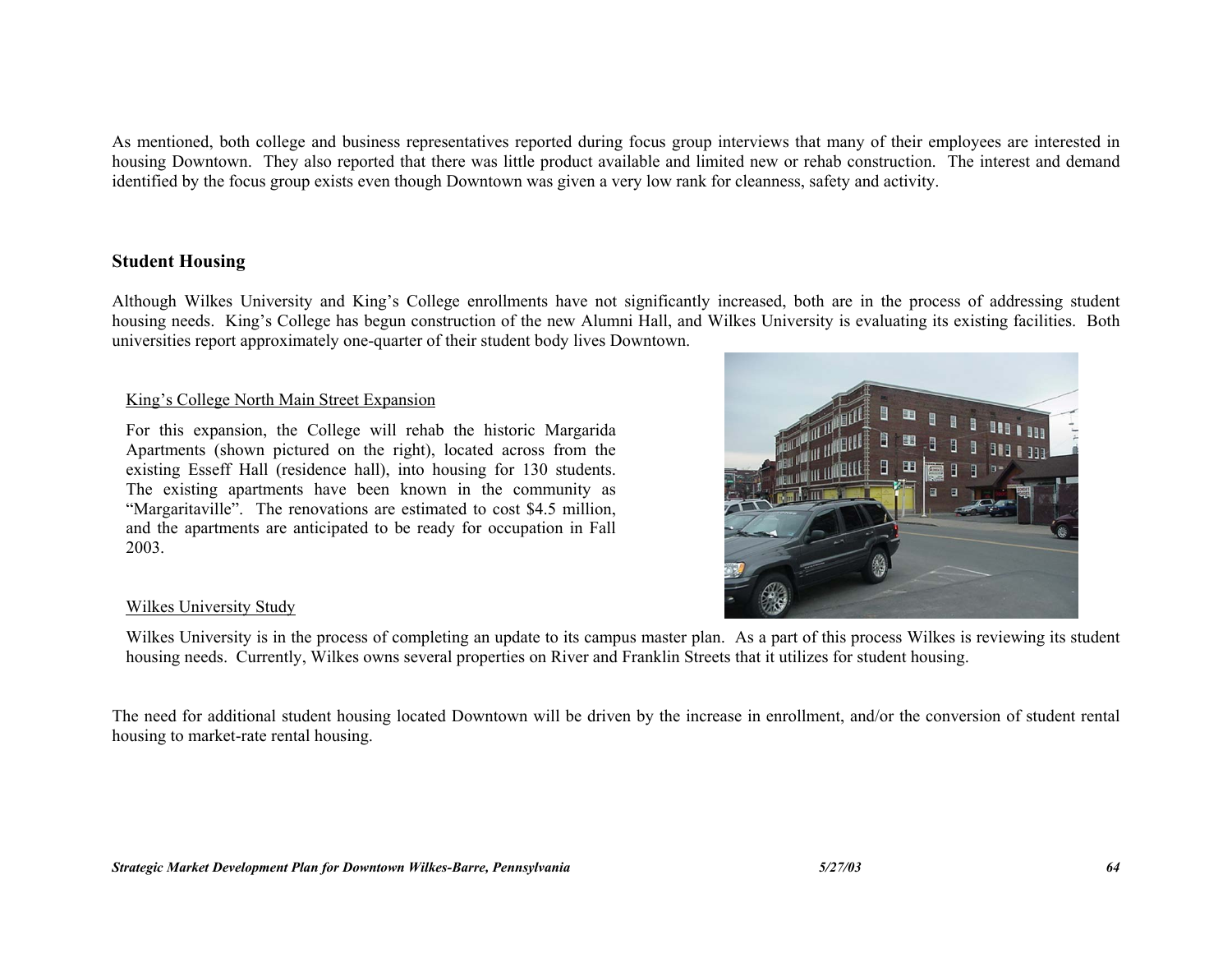### **Senior Housing**

According to the 2000 Census, 20.6% of Wilkes-Barre's population was age 65 or older. 13.5% of this population was living at the poverty level. Other statistics regarding seniors include:

- Approximately 15% of Wilkes-Barre's population was 70 years old or older.
- The 2001 median household income for seniors 75 to 79 years old was \$18,098; for seniors age 80 to 84, \$18,167; and for seniors age 85 and older, \$18,301.
- 24.8% of senior households had an annual income over \$35,000.
- 70% of seniors owned their own homes. 30% of those homes fell in the \$100,000 to \$200,000 range. The median value was \$80,713.
- 78% of seniors age 65 or older had no mobility or care limitations.
- 58% of seniors 65 or older were in the labor force.

Senior housing choices in the area were limited, with most available senior housing institutional or subsidized. Some of the senior population live in assisted living communities such as Little Flower Manor & St. Therese Residence, Heritage House, Residents Manor, or Summit Health Care Center. Some of these, like Heritage House, provide independent living options. Heritage House, shown in the picture to the right, has 32 independent living apartments.

Other facilities include Palmer House – 86-year-old elementary school building renovated into 28 one-bedroom apartments for seniors, which is funded in large part by a federal grant, Park Avenue Towers, containing 130 independent living apartments for residents age 50 and older, and St. John's Apartments, a former Catholic church in the City's North End, which is currently being developed into senior housing.



In addition to the focus group discussions, the information above indicates that there is a need for additional market rate and subsidized senior housing in the Wilkes-Barre market. A significant number of seniors (30%) own homes, which are valued above \$100,000. A large percentage of these homeowners do not carry a mortgage on their property. These seniors have the ability to downsize and/or purchase more convenient housing. Downtown, with all its amenities, has an opportunity to capture much of this demand, provided that the City addresses the issues that exist and the appropriate housing products are offered.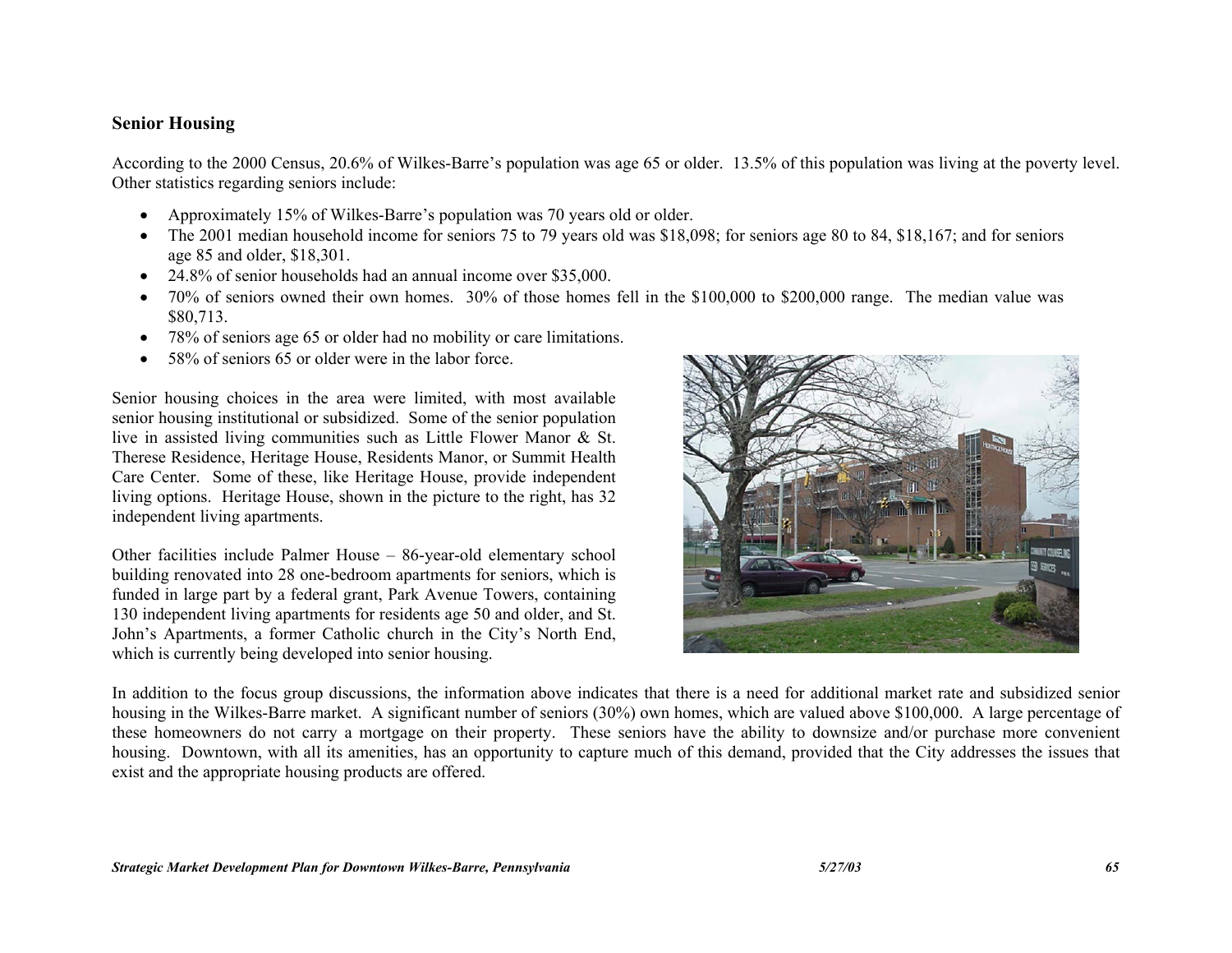# **C. Conclusion**

LPC's belief that up to 75 new housing units could be absorbed annually in the City of Wilkes-Barre is supported by downtown housing research performed by Urban Workshop, a Wilkes-Barre planning firm. Urban Workshop used two different techniques – geo-demographic profiling and direct survey – to determine the current market potential for downtown housing.

In its study, Urban Workshop first used geo-demographic profiling, which creates summaries of distinct lifestyle "clusters" in a given market, to determine the depth of the potential overall market for downtown housing. Using Claritas data, Urban Workshop identified six household types, or clusters, that had, in smaller metropolitan markets, demonstrated the greatest propensity for downtown living at a variety of price points (it did not examine demand for student housing). It found that households falling into those six categories are actually present in large numbers in Luzerne County; they total 7,800 households, and only 242 of those households currently live in the census tracts comprising Downtown Wilkes-Barre.

Based upon those numbers, which represent the depth of the potential market, Urban Workshop investigated market capture rates. First, data from the 2002 National Association of Home Builders' housing preference survey was used to calculate a baseline market capture rate. Based on the percentage of households expressing a preference for urban neighborhoods in the NAHB survey, Urban Workshop extrapolated a potential market capture of 404 non-student households, divided as follows, for Downtown Wilkes-Barre:

| Upscale executive families (age $45+$ )             | 53 households  |
|-----------------------------------------------------|----------------|
| Upscale new empty-nest couples (age 35-54, 55-64)   | 88 households  |
| Mid-level white collar couples (age $35-44, 65+)$ ) | 167 households |
| Affluent retirees (age $55-65+$ )                   | 43 households  |
| Mid-income young singles (age18-44)                 | 53 households  |

Urban Workshop then used a survey instrument to compare this conservative market capture estimate of 404 households to actual demand. Survey respondents were asked to rate 32 different factors as they related to their decision to choose a home, ranking each factor as "Must Have," "Would Be Nice," or "Not a Factor."

Six of the factors are commonly associated with downtown living and, taken together, positive responses to these six housing choice factors – an urban environment, an "historic older" neighborhood, a "busy and exciting" neighborhood, a home within walking distance of work, a home within walking distance of stores, and a "unique" house or living space – indicate a high probability that the respondent will opt for a downtown housing product. As a result, Urban Workshop used these six factors to create a Downtown Living Interest Index (DLII), which can be used to measure a respondent's inherent preference for downtown living.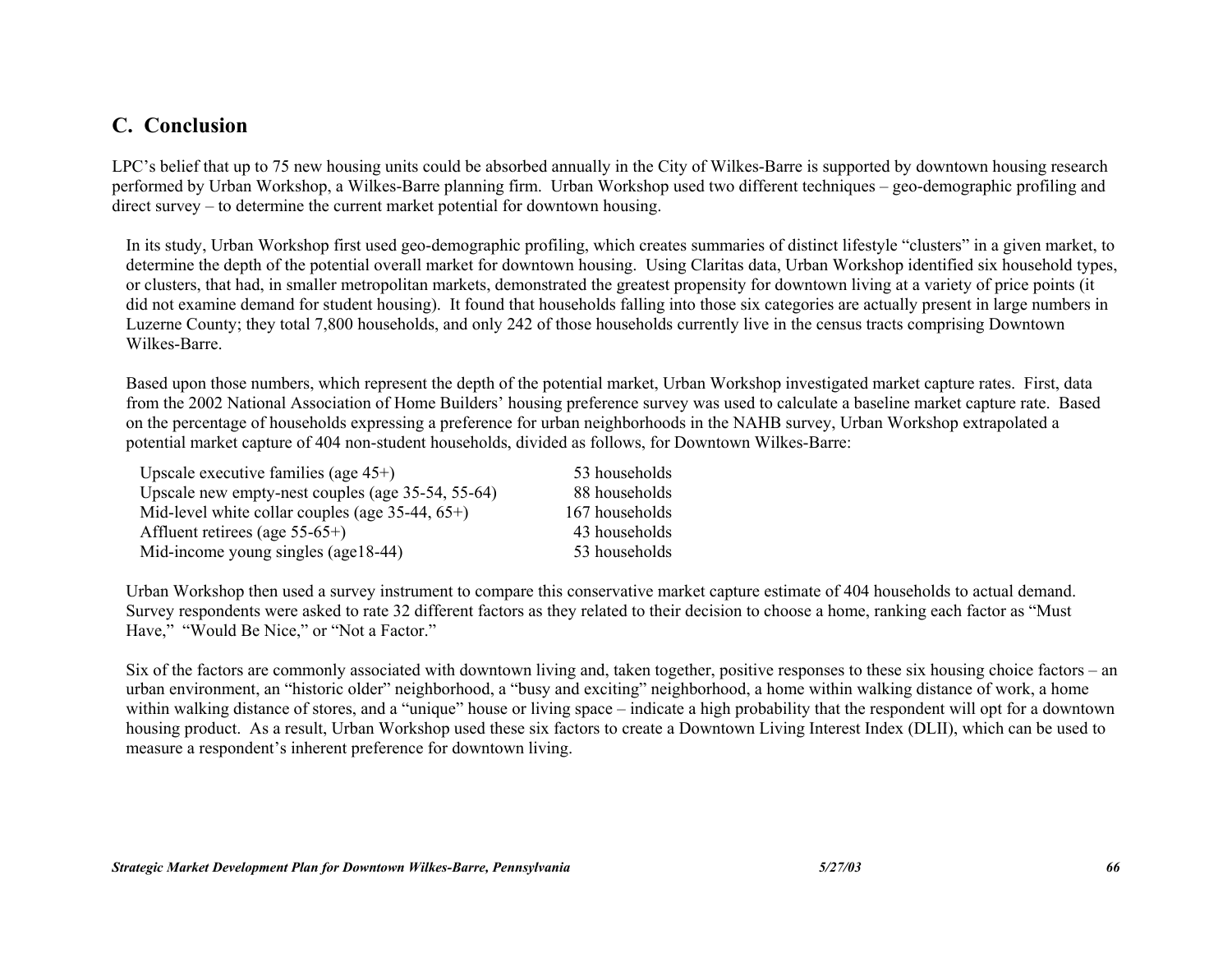The DLII was used to help determine the core market for downtown housing. That market, termed the "Downtown Target Group," was defined as people with DLII scores of 60% and above who reported some level of interest in living in a downtown setting. In comparison, the average DLII score for current residents of Downtown Wilkes-Barre was 82%.

The first sample group was comprised of 38 people, representing a cross-section of the region's mid-level and upper-level employees, and currently residing throughout the Greater Wilkes-Barre area. Elsewhere in the survey, 18 of the sample respondents had indicated that they might potentially be interested in living in Downtown Wilkes-Barre (given the right conditions). Of those, 9 respondents had DLII scores of 60% or above, and 5 had DLII scores of 75% or above.

Of the nine people in the Downtown target group from the first sample, none currently live in Downtown Wilkes-Barre. Seven of the nine have attained masters degrees or above. Five of the nine report current household incomes above \$100,000; one reports current household income between \$50,000 and \$75,000; and two report current household incomes between \$40,000 and \$50,000. Four of the nine are married; four are single; and one checked "other" for household status. Five of the nine have households without children.

These survey results mirror the conclusions of the geo-demographic analysis, confirming that, while singles and empty nesters are the prime candidates for downtown housing, demand is not limited to those groups. The demographic profile of those interested locally in downtown housing corresponds to national trends.

The factors with the most influence upon housing choice for the Downtown Target Group included safety (100%), a neighborhood with dining and entertainment (100%), a unique house or living space (96%), and an historic older neighborhood (91%). The Downtown Target Group also gave high marks to parks and recreation (84%) and wonderful views  $(82%)$ . The ability to walk to work  $(64%)$  or to stores (60%) do not seem like major factors, yet it should be pointed out that the Downtown Target Group ranked the ability to walk to work 48 percentage points higher than did the rest of the sample. Finally, the desire for a "busy and exciting" neighborhood was, on average, 35 percentage points higher for members of the Downtown Target Group. These results make it clear that people interested in downtown living are choosing a specific type of lifestyle.